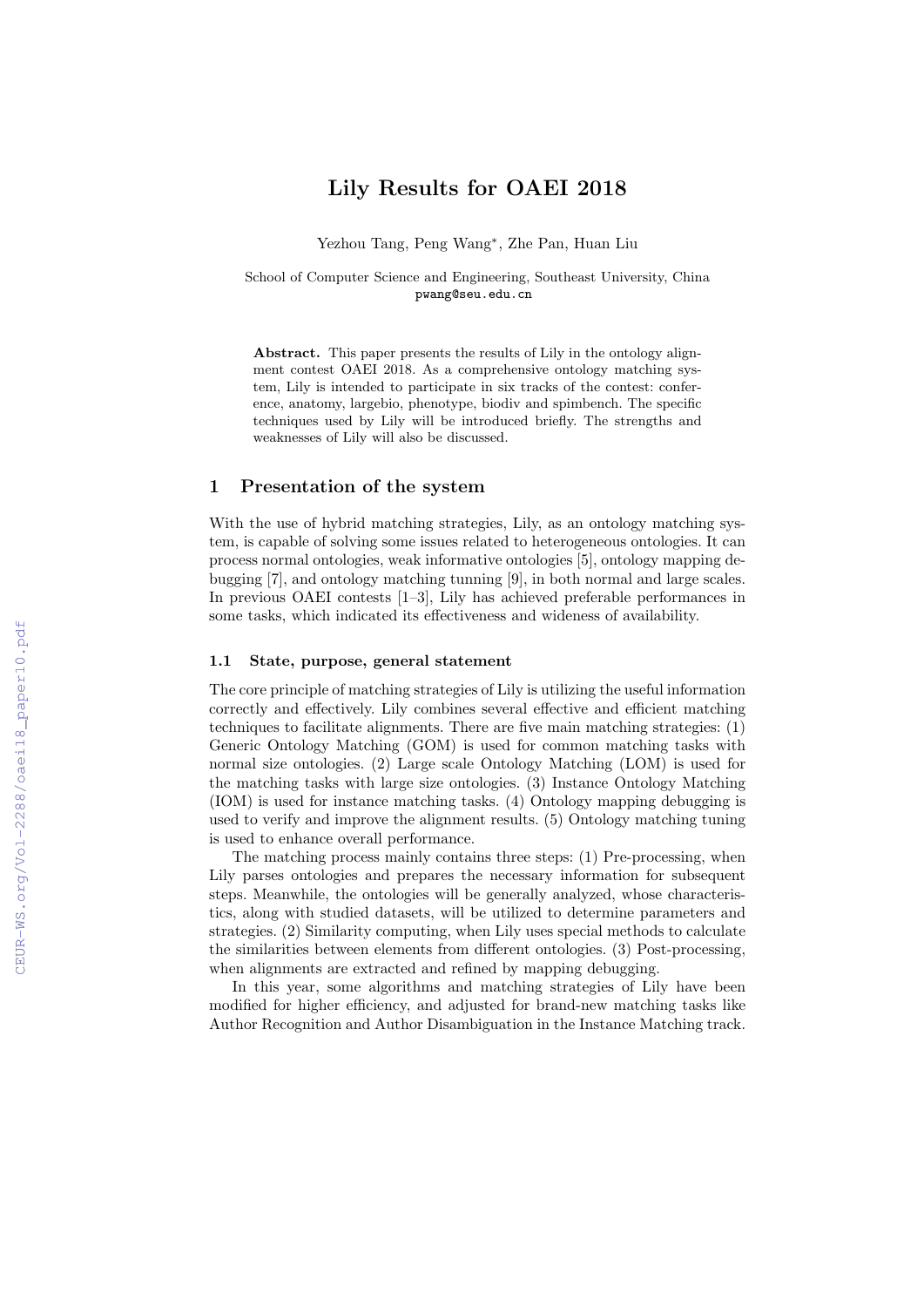#### 1.2 Specific techniques used

Lily aims to provide high quality 1:1 concept pair or property pair alignments. The main specific techniques used by Lily are as follows.

Semantic subgraph An element may have heterogeneous semantic interpretations in different ontologies. Therefore, understanding the real local meanings of elements is very useful for similarity computation, which are the foundations for many applications including ontology matching. Therefore, before similarity computation, Lily first describes the meaning for each entity accurately. However, since different ontologies have different preferences to describe their elements, obtaining the semantic context of an element is an open problem. The semantic subgraph was proposed to capture the real meanings of ontology elements [4]. To extract the semantic subgraphs, a hybrid ontology graph is used to represent the semantic relations between elements. An extracting algorithm based on an electrical circuit model is then used with new conductivity calculation rules to improve the quality of the semantic subgraphs. It has been shown that the semantic subgraphs can properly capture the local meanings of elements [4].

Based on the extracted semantic subgraphs, more credible matching clues can be discovered, which help reduce the negative effects of the matching uncertainty.

Generic ontology matching method The similarity computation is based on the semantic subgraphs, which means all the information used in the similarity computation comes from the semantic subgraphs. Lily combines the text matching and structure matching techniques.

Semantic Description Document (SDD) matcher measures the literal similarity between ontologies. A semantic description document of a concept contains the information about class hierarchies, related properties and instances. A semantic description document of a property contains the information about hierarchies, domains, ranges, restrictions and related instances. For the descriptions from different entities, the similarities of the corresponding parts will be calculated. Finally, all separated similarities will be combined with the experiential weights.

Matching weak informative ontologies Most existing ontology matching methods are based on the linguistic information. However, some ontologies may lack in regular linguistic information such as natural words and comments. Consequently the linguistic-based methods will not work. Structure-based methods are more practical for such situations. Similarity propagation is a feasible idea to realize the structure-based matching. But traditional propagation strategies do not take into consideration the ontology features and will be faced with effectiveness and performance problems. Having analyzed the classical similarity propagation algorithm, Similarity Flood, we proposed a new structure-based ontology matching method [5]. This method has two features: (1) It has more strict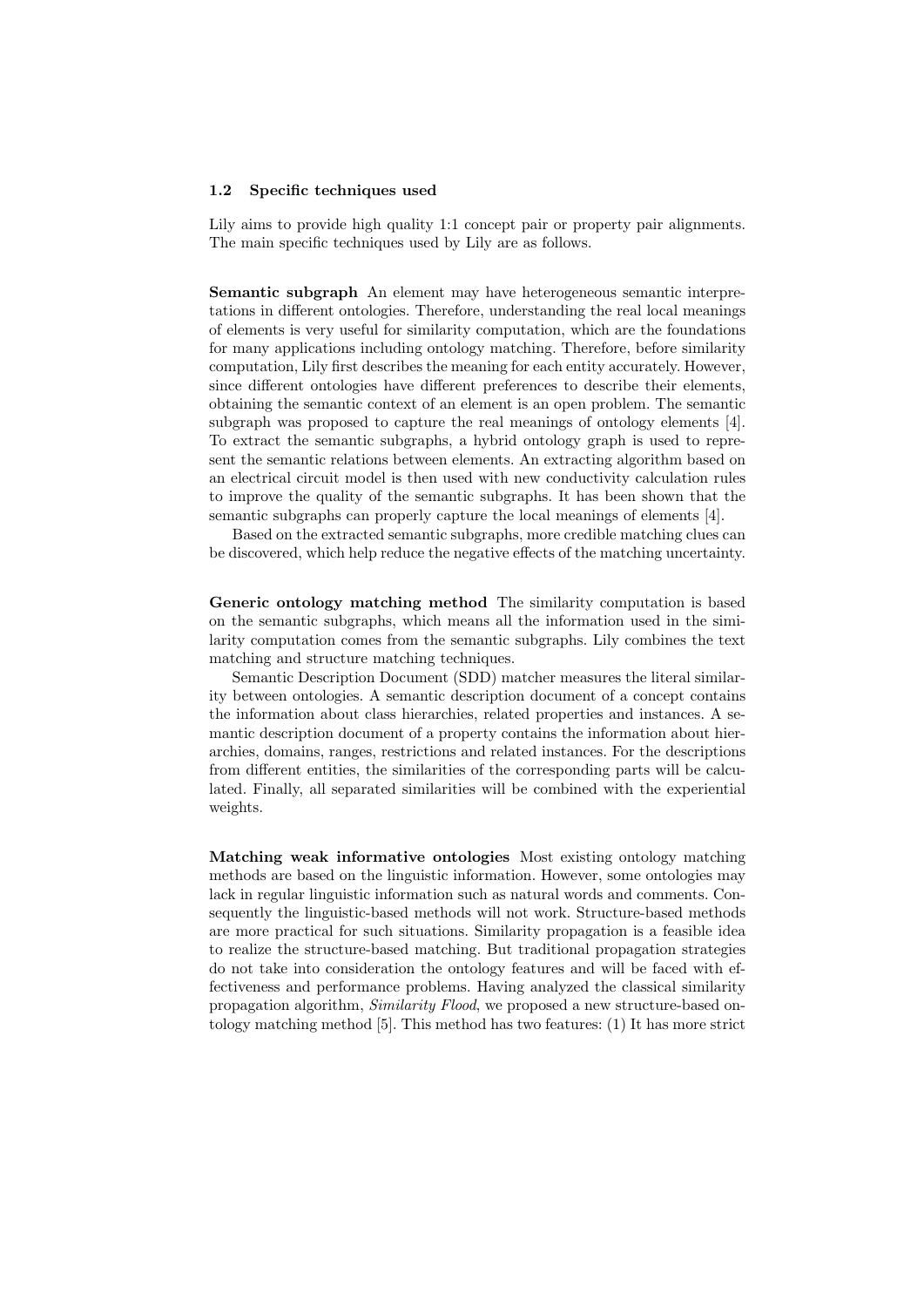but reasonable propagation conditions which lead to more efficient matching processes and better alignments. (2) A series of propagation strategies are used to improve the matching quality. We have demonstrated that this method performs well on the OAEI benchmark dataset [5].

However, the similarity propagation is not always perfect. When more alignments are discovered, more incorrect alignments would also be introduced by the similarity propagation. So Lily also uses a strategy to determine when to use the similarity propagation.

Large scale ontology matching Matching large ontologies is a challenge due to its significant time complexity. We proposed a new matching method for large ontologies based on reduction anchors [6]. This method has a distinct advantage over the divide-and-conquer methods because it does not need to partition large ontologies. In particular, two kinds of reduction anchors, positive and negative reduction anchors, are proposed to reduce the time complexity in matching. Positive reduction anchors use the concept hierarchy to predict the ignorable similarity calculations. Negative reduction anchors use the locality of matching to predict the ignorable similarity calculations. Our experimental results on the real world datasets show that the proposed methods are efficient in matching large ontologies [6].

Ontology mapping debugging Lily utilizes a technique named ontology mapping debugging to improve the alignment results [7]. Different from existing methods that focus on finding efficient and effective solutions for the ontology mapping problems, mapping debugging emphasizes on analyzing the mapping results to detect or diagnose the mapping defects. During debugging, some types of mapping errors, such as redundant and inconsistent mappings, can be detected. Some warnings, including imprecise mappings or abnormal mappings, are also locked by analyzing the features of mapping result. More importantly, some errors and warnings can be repaired automatically or can be presented to users with revising suggestions.

Ontology matching tuning Lily adopted ontology matching tuning this year. By performing parameter optimization on training datasets [9], Lily is able to determine the best parameters for similar tasks. Those data will be stored. When it comes to real matching tasks, Lily will perform statistical calculations on the new ontologies to acquire their features that help it find the most suitable configurations, based on previous training data. In this way, the overall performance can be improved.

Currently, ontology matching tuning is not totally automatic. It is difficult to find out typical statistical parameters that distinguish each task from others.

Background Knowledge Matching Lily used matching strategy based on background knowledge this year. Lily has two sources of background knowledge: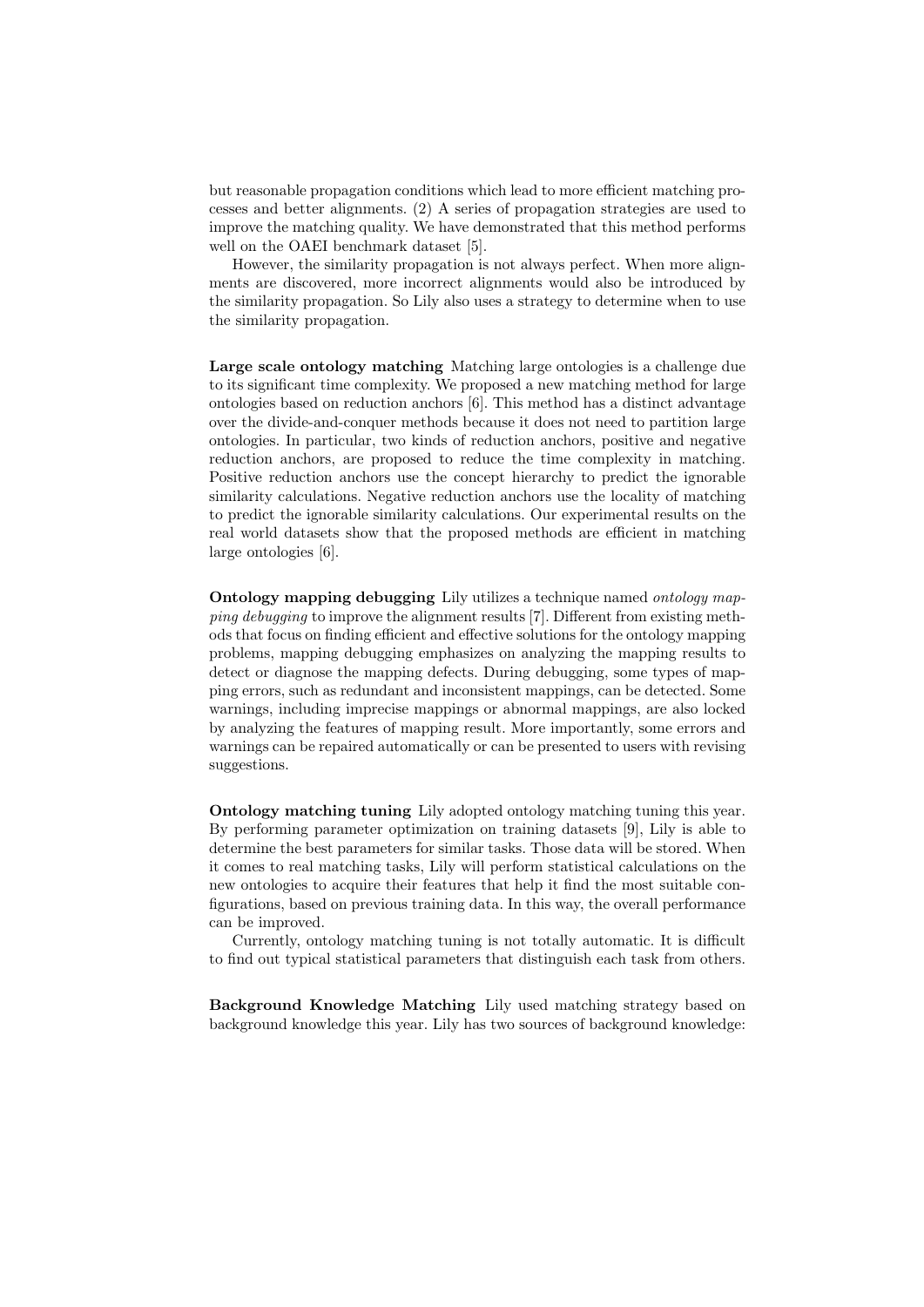the UMLS Metathesaurus, two synonyms files which contain a series of synonyms of many common medical terms and we obtain it via API of bioportal.com in advance. These two background knowledge sources are all specific to the biomedical domain such as largebio and phenotype track. Using background knowledge can greatly improve the matching effectiveness and efficiency to some extent. In the future, Lily will explore more effective background knowledge for other OAEI tracks or other matching tasks in the real world.

Virtual Document This year Lily used virtual document matching technology in some matching tasks[12]. Basically, as a collection of weighted words, the virtual document of a URIref declared in an ontology contains not only the local descriptions but also the neighboring information to reflect the intended meaning of the URIref. Document similarity can be computed by traditional vector space techniques, and then be used in the similarity-based approaches to ontology matching. Different matching tasks may have different neighbour information and weighted parameters to tune.

### 1.3 Adaptations made for the evaluation

For anatomy and conference tasks, Lily is totally automatic, which means Lily can be invoked directly from the SEALS client. It will also determine which strategy to use and the corresponding parameters. For a specific instance matching task, Lily needs to be configured and started up manually, so only matching results were submitted.

#### 1.4 Link to the system

SEALS wrapped version of Lily for OAEI 2018 is available at https://drive. google.com/open?id=1irGjC4tZdofpG57kHXpblBJcf75ZwUWf.

### 2 Results

### 2.1 Anatomy track

The anatomy matching task consists of two real large-scale biological ontologies. Table x shows the performance of Lily in the Anatomy track on a server with one 3.46 GHz, 6-core CPU and 8GB RAM allocated. The time unit is second  $(s)$ .

Table 1. The performance in the anatomy task

|      |       |                         | $Matcher Precision Recall Recall + F-Measure $ |
|------|-------|-------------------------|------------------------------------------------|
| Lily | 0.872 | $\mid 0.795 \mid 0.518$ | 0.832                                          |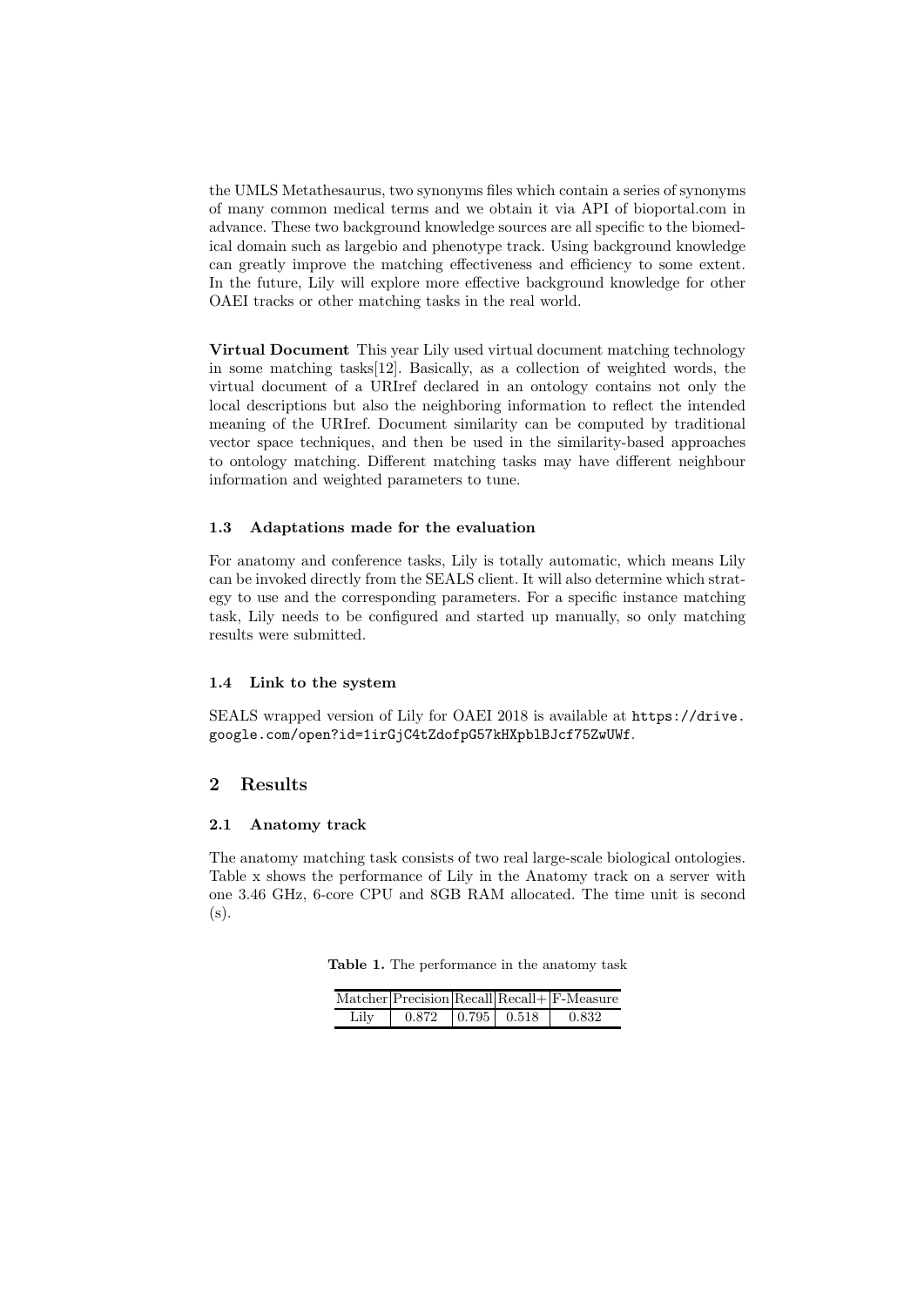Compared with the result in OAEI 2016 [11], there is no obvious progress(with 0.83 F-Measure). As can be seen in the overall results, Lily lies in the middle position of the rank, which indicates that it is still possible to make further progress. Inside current Lily for anatomy, we used LOM(Large scale ontology matching) technique as mentioned in PART 1.2. In the future, we will add background knowledge into Lily for better matching result.

#### 2.2 Conference track

Lily's performance in the Conference track was exactly the same as OAEI 2016. Obviously, Lily did not output satisfactory results in this track. The performance of Lily was even worse than StringEquiv in some tasks, which is a strange phenomenon. We will further analyze this task and our system to find out the reason later.

### 2.3 Disease and Phenotype track

Lily participated in this track for the first time. Lily generated almost the most unique mappings(733 in HP-MP task and 1167 in DOID-ORDO task).

Table 2. The performance in the disease and phenotype task

| Matcher | Task      |      |      |       |        | $ \text{Mappings} $ Unique $ \text{Precision} $ Recall $ \text{F-Measure} $ |
|---------|-----------|------|------|-------|--------|-----------------------------------------------------------------------------|
| Lilv    | $HP-MP$   | 2118 | 733  | 0.682 | 0.647  | 0.664                                                                       |
| Lilv    | DOID-ORDO | 3738 | 1167 | 0.589 | 10.783 | 0.672                                                                       |

However, Lily obtained a relatively low F-measure according to the 3-vote silver standard $(0.664$  and  $0.672$  separately). In our matching algorithm, we used classic virtual document technique and background knowledge matching strategy[12]. For the latter, we used a dictionary of synonyms extracted from Bio-Portal in advance. The reason why our precision is not high may be that the threshold of our virtual document was set too low, which caused many incorrect mappings. In addition, we think current consensus alignment(reference) using voting strategy is unreasonable to some extent for Lily. Since it may be not exactly the same as the gold matching results. For example, it perhaps missed some true mappings. However, these mappings are possible in unique mappings that Lily output but this voting strategy didn't count this part possibly, which led Lily to a low recall value relatively. Anyway, we will further optimize the algorithm inside Lily to make it cope with biological matching tasks better next year.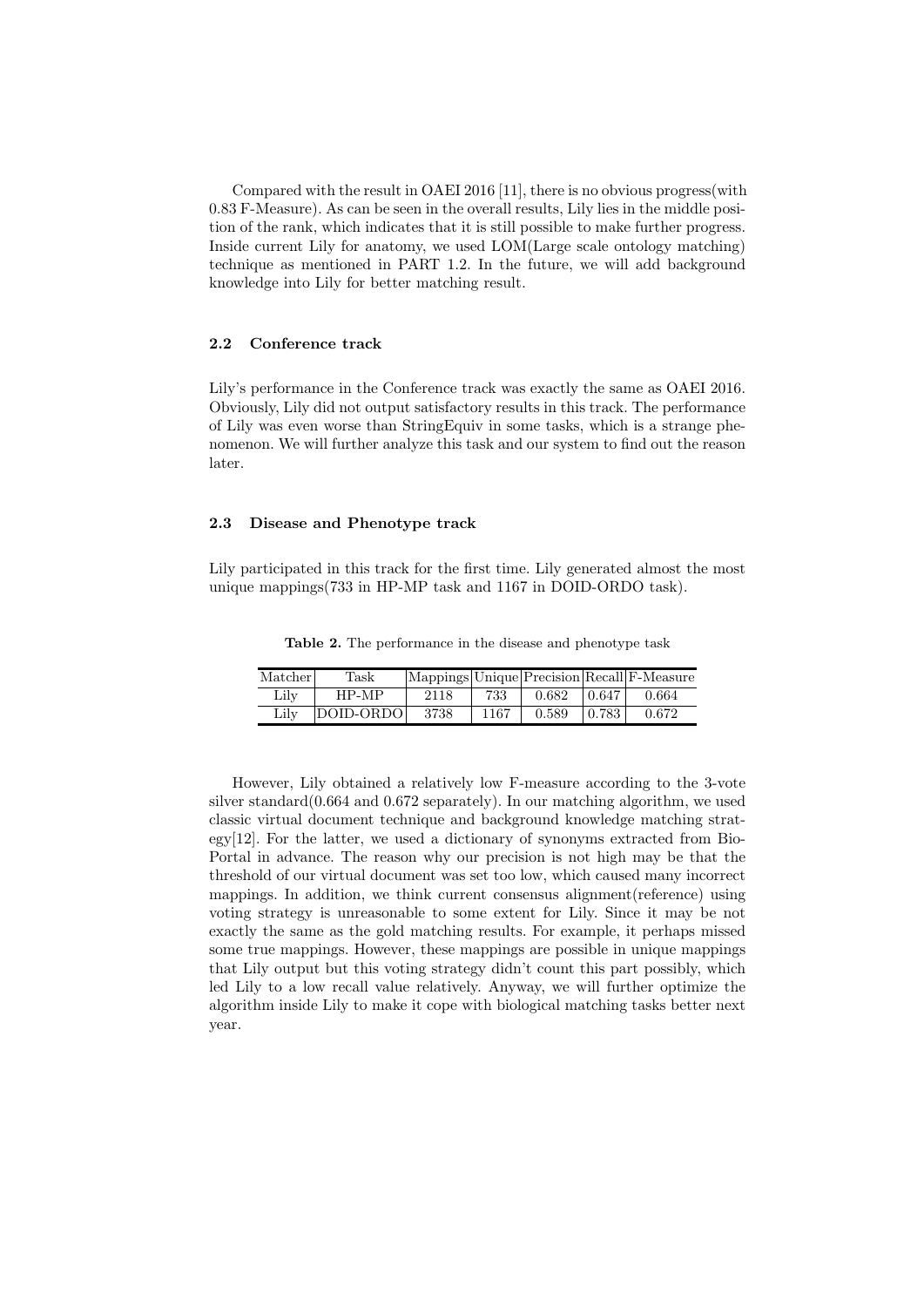#### 2.4 Biodiversity and Ecology track

| Matcherl | Task        |       |       | $ Precision Recall F-Measure $ |
|----------|-------------|-------|-------|--------------------------------|
| Lily     | FLOPO-PTO   | 0.813 | 0.586 | 0.681                          |
| Lilv     | 'ENVO-SWEET | 0.866 | 0.641 | 0.737                          |

Table 3. The performance in the biodiversity and ecology task

Lily obtained 68% F-measure in the FLOPO-PTO task and 73.7% F-measure in the ENVO-SWEET task. The results are not good because of low recall value relatively. In this task, we only considered simple text information(localName, label) for matching and ignored other potential information(structural information etc.). Consequently, Lily couldn't find more true mappings lacking of those information.

#### 2.5 Spimbench track

This is an instance-mactching track which aims to match instances of creative works between two boxes. And ontology instances are described through 22 classes, 31 DatatypeProperty and 85 ObjectProperty properties.

There are about 380 instances and 10000 triples in sandbox, and about 1800 CWs and 50000 triples in mainbox.

|      |                                                               | Matcher   Scale   Precision   Recall F-Measure |
|------|---------------------------------------------------------------|------------------------------------------------|
| Lily | $ sandbox $ 0.8494 $ 1.0000 $ 0.9185                          |                                                |
| Lily | $\lfloor \frac{\text{mainbox}}{\text{0.8546}} \rfloor$ 1.0000 | 0.9216                                         |

Table 4. The performance in the spimbench task

As is shown in Table 4, Lily utilized almost the same startegy to handle these two different size tasks. We found that creative works in this task were rich in text information such as titles, descriptions and so on. Lily could make good use of it and got the highest F-Measure with shortest time. However, garbled texts and messy codes were mixed up with normal texts. And Lily relied too much on text similarity calculation and set a low threshold in this task, which accounted for the low percision.

# 3 General comments

In this year, a lot of modifications were done to Lily for both effectiveness and efficiency. The performance has been improved as we have expected. The strategies for new tasks have been proved to be useful.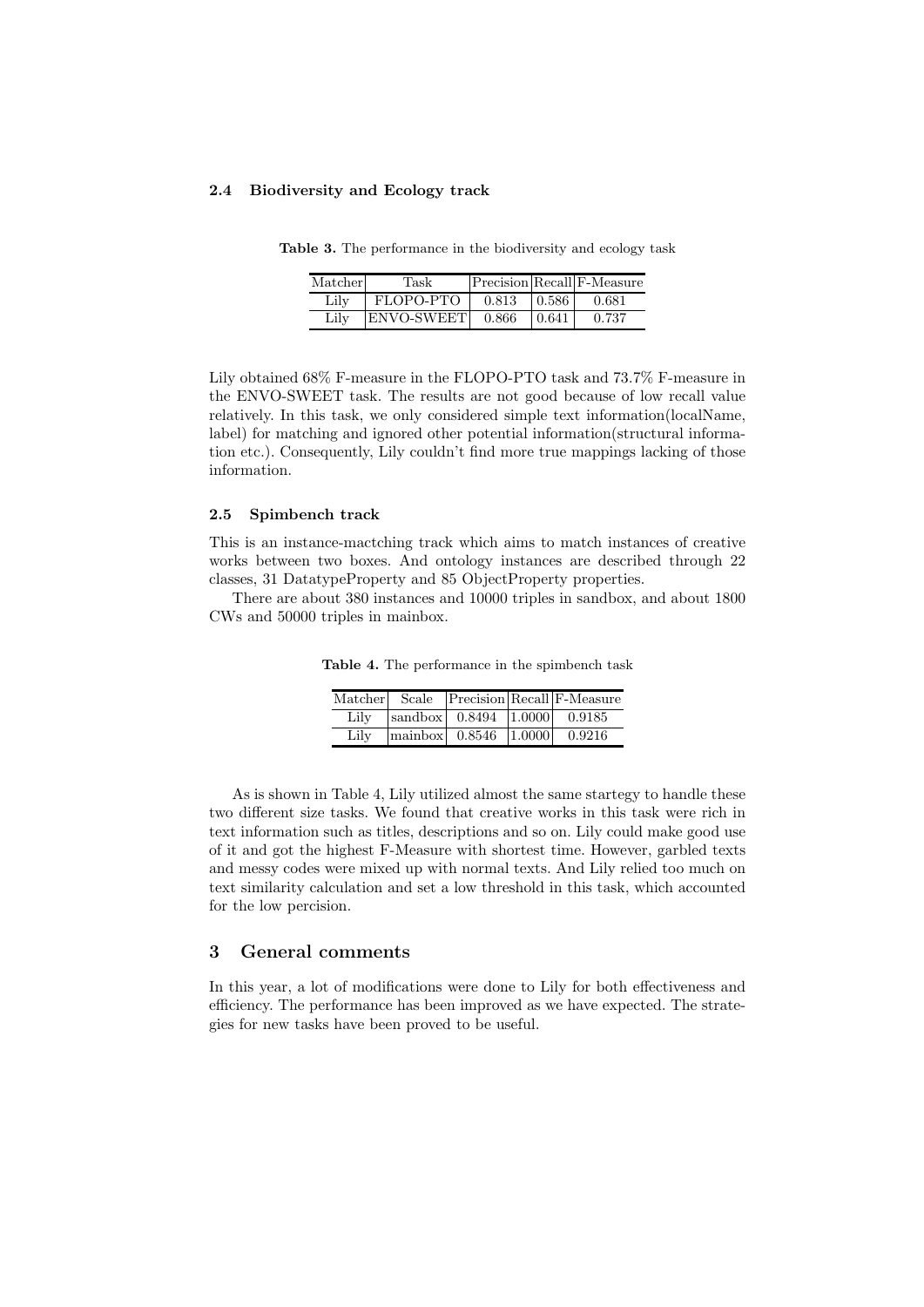On the whole, Lily is a comprehensive ontology matching system with the ability to handle multiple types of ontology matching tasks, of which the results are generally competitive. However, Lily still lacks in strategies for some newly developed matching tasks. The relatively high time and memory consumption also prevent Lily from finishing some challenging tasks.

# 4 Conclusion

In this paper, we briefly introduced our ontology matching system Lily. The matching process and the special techniques used in Lily were presented, and the alignment results were carefully analyzed.

There is still so much to do to make further progress. Lily needs more optimization to handle biological ontologies with limited time and better matching results. Thus, more complex and effective matching algorithms will be applied to Lily next year. Meanwhile, we have just tried out ontology matching tuning. With further research on that, Lily will not only produce better alignments for tracks it was intended for, but also be able to participate in the interactive track.

# 5 Acknowledgments

This work was supported by the National Natural Science Foundation of China (61472076 and 61472077).

# References

- [1] Peng Wang, Baowen Xu: Lily: ontology alignment results for OAEI 2009. In The 4th International Workshop on Ontology Matching, Washington Dc., USA (2009)
- [2] Peng Wang, Baowen Xu: Lily: Ontology Alignment Results for OAEI 2008. In The Third International Workshop on Ontology Matching, Karlsruhe, Germany (2008)
- [3] Peng Wang, Baowen Xu: LILY: the results for the ontology alignment contest OAEI 2007. In The Second International Workshop on Ontology Matching (OM2007), Busan, Korea (2007)
- [4] Peng Wang, Baowen Xu, Yuming Zhou: Extracting Semantic Subgraphs to Capture the Real Meanings of Ontology Elements. Journal of Tsinghua Science and Technology, vol. 15(6), pp. 724-733 (2010)
- [5] Peng Wang, Baowen Xu: An Effective Similarity Propagation Model for Matching Ontologies without Sufficient or Regular Linguistic Information, In The 4th Asian Semantic Web Conference (ASWC2009), Shanghai, China (2009)
- [6] Peng Wang, Yuming Zhou, Baowen Xu: Matching Large Ontologies Based on Reduction Anchors. In The Twenty-Second International Joint Conference on Artificial Intelligence (IJCAI 2011), Barcelona, Catalonia, Spain (2011)
- [7] Peng Wang, Baowen Xu: Debugging Ontology Mapping: A Static Approach. Computing and Informatics, vol. 27(1), pp. 2136 (2008)
- [8] Peng Wang: Lily results on SEALS platform for OAEI 2011. Proc. of 6th OM Workshop, pp. 156-162 (2011)